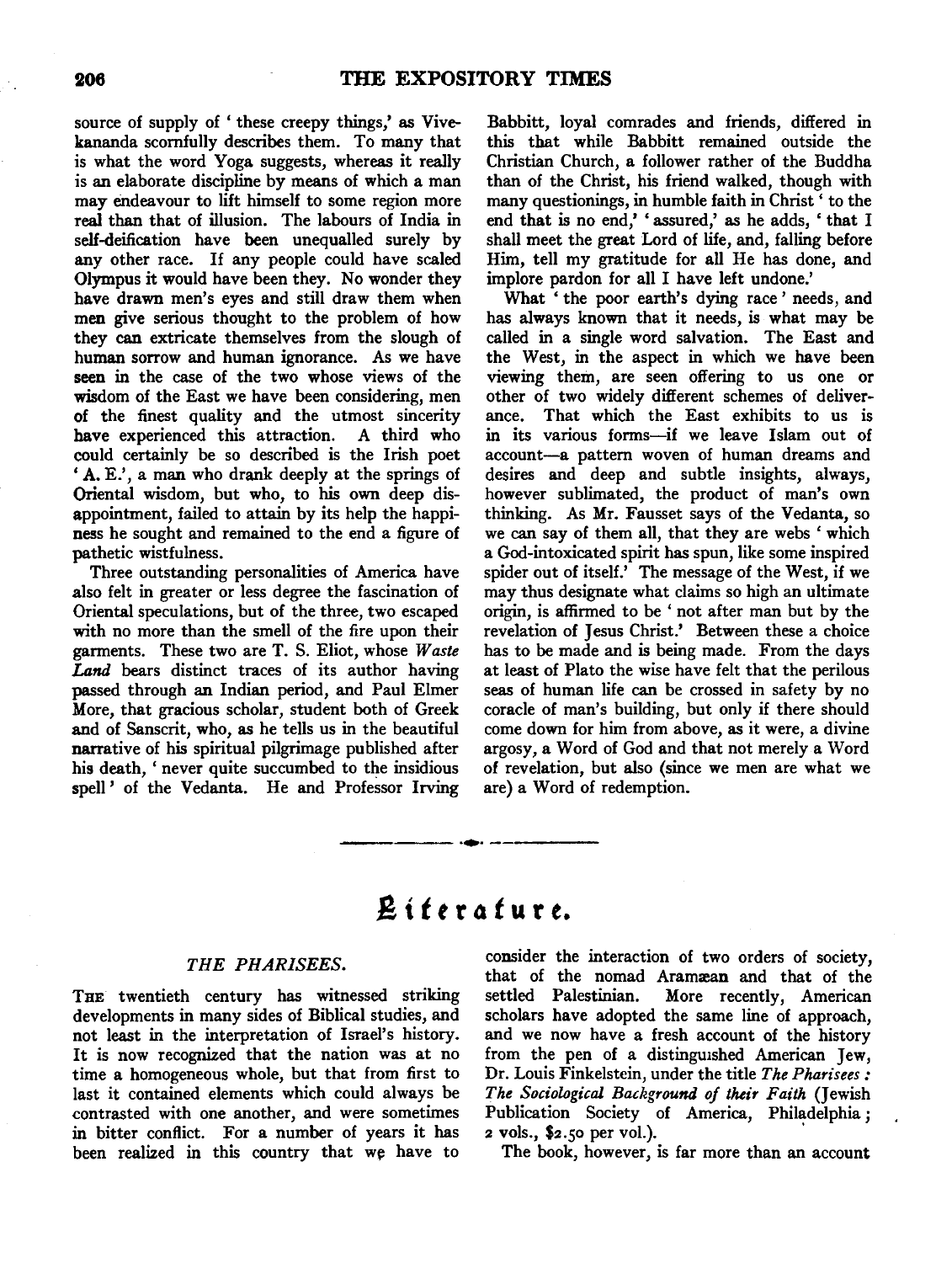of a single Jewish sect. Nearly three hundred pages, it is true, are devoted to a description of Pharisaic doctrine, and of various lines of division within the party. But with p. 292 begins a genuine history of Israel from the social and economic point of view, starting with the prophetic movement. Dr. Finkelstein differs from his predecessors, both English and American, in admitting three main classes, and not two. We have the aristocracy of Jerusalem, the agricultural peasantry, and the plebeians, who included not only the poorer citizens, but also the groups which maintained the nomad tradition. Great stress is laid on the attitude of these groups towards war ; the peasantry were blindly militaristic, the aristocracy equally fond of war, but with a keener appreciation of its dangers, and the plebeians consistently pacifist. The conflict between the two social types continued throughout the whole history of Israel, down to the fall of the second Temple, when the pacifist party alone survived. Repeated changes took place, for example, during the Exile and the second-century persecutions, but there always appeared the same fundamental line of division. If the pacifist party proved victorious, it soon formed a right and a left wing, and the old conflict was renewed, till it ended with the disappearance of Israel as a political entity.

Our Biblical literature everywhere exhibits these various types ; all are represented. The Book of Job, for instance, is a piece of plebeian philosophy; the majority of the prophets are on the same side. Priestly and Levitical tendencies illustrate the same line of division ; Psalms and Proverbs contain both patrician and plebeian elements. Sometimes material has been modified ; for example, the Cain-Abel story originally told of a nomad (Kenite) victory over the agricultural Abel. Dr. Finkelstein's greatest literary hero is Second Isaiah, to whom he ascribes the whole of Is  $40-66$ , regarding him as a Palestinian prophet who lived through the exultation of the Return and the disillusionment of the early reconstruction days.

Detailed criticism is impossible, but enough has been said to show how interesting and challenging the whole is. The deeper religious aspect of the endless conflict finds little place in this bookprobably the omission was intentional. The most convincing part of the work (apart from the earlier chapters on Pharisaic doctrine) is that which deals with the post-exilic age. In the earlier portions of the history we have the impression that the whole is too ' sophisticated,' and that the author has read back into a society, whose political theory was embryonic, a point of view consciously

adopted only by a far more developed people. But, even if this be a fair judgment, the book is stimulating and scholarly, and may seriously affect future studies in Old Testament history.

## *BIBLICAL ARCH£0LOGY: ITS USE AND ABUSE.*

Within recent years many books unfortunately have appeared on Biblical archeology from the Fundamentalist point of view. These seek to use modern discoveries to support traditional views of the Bible and to censure the Higher Criticism. This volume, *Biblical Archaeology: Its Use and Abuse* (James Clarke; 3s. 6d. net), by the Rev. George H. Richardson, Ph.D., Sc.D., Rector of Oswaldkirk, York, a scientist well known for his archæological scholarship, has been issued in condemnation of this tendency, and, although it has faults in its ultra-radicalism of treatment, it is a book of great value to all Biblical students. It is taken for granted by certain types of mind that modern excavation and research support of necessity the Fundamentalist views of the Bible, including such things as verbal inspiration and historical accuracy. Those who adopt this position do not distinguish, as Dr. Richardson shows, between an illustration and a confirmation '(or 'proof'), and in their too eager efforts to defend the Scriptures they are sometimes deliberately misleading. Their disapproval of all Higher Criticism, which after all is a necessary study dealing with the date and literary nature of the books of the Bible, is unreasonable, for so far as the Biblical records are a human production *(i.e.* apart from the truth they contain) they are surely open to the critical examination of scholars, and the same methods of scrutiny must be applied to them as are applied to all ancient records. The idea, too, that archeologists and Higher Critics are sworn enemies is, to say the least, absurd, for some of the world's foremost archæologists are among the Higher Critics. All this Dr. Richardson points out in clear-cut incisive language, and it would be well that it should be taken to heart.

It needs to be stated, however, that the earlier date of the Exodus  $(c. 1445 B.c.)$ , as well as the identity of Amraphel with Hammurabi (Gn 14), are not theories of the Fundamentalists any more than of the Higher Critics, though the author associates them entirely with the former, and in his desire to expose Fundamentalism even devotes several pages to combating these theories. Many of the most advanced Higher Critics and most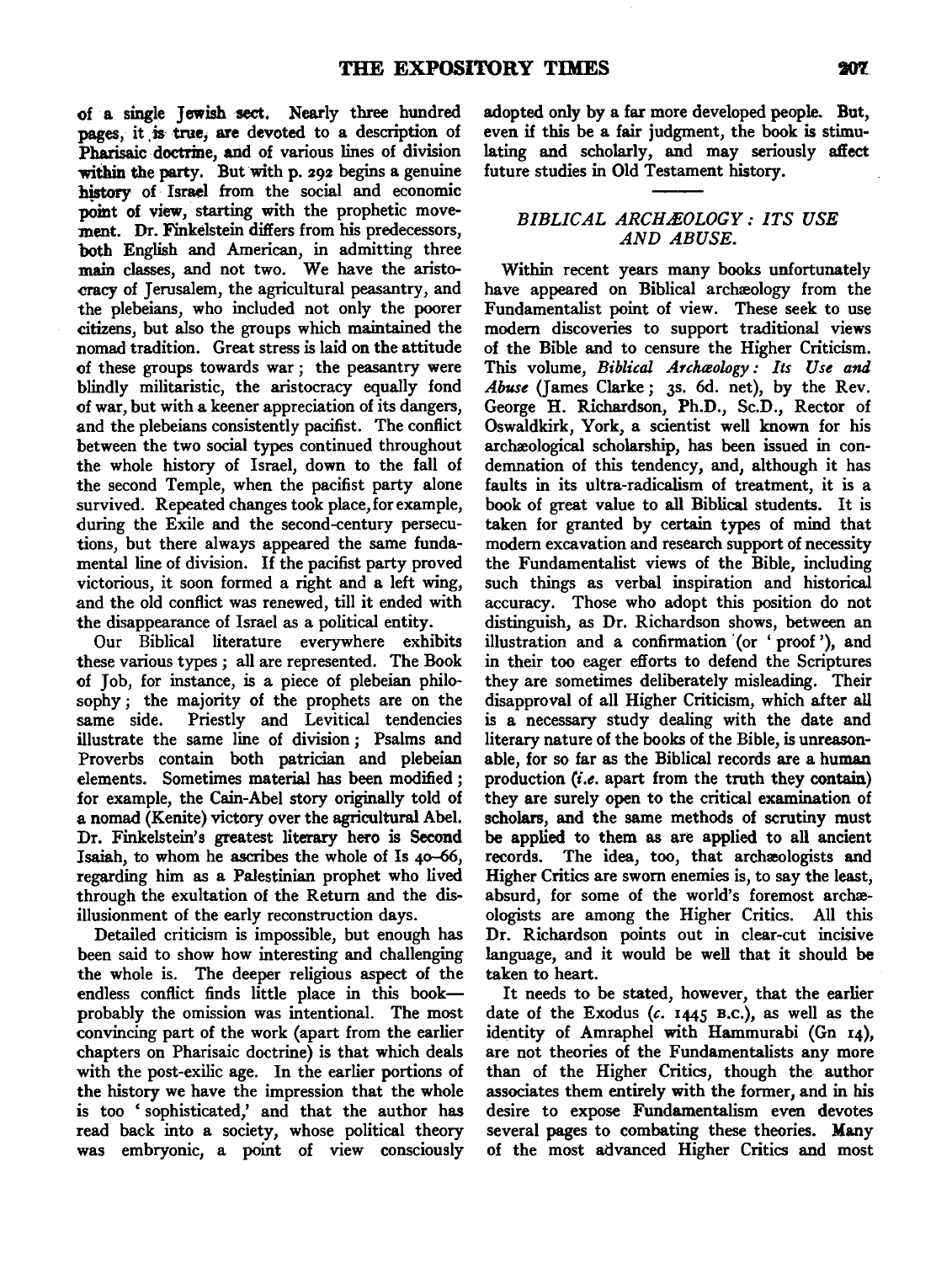prominent Old Testament students are convinced that the earlier date of the Exodus is the correct one, and the usual trite objections urged against it in the volume have been repeatedly answered by outstanding scholars who are by no means Fundamentalists. Similarly, Dr. Richardson's methods of calculating Biblical chronology will not be accepted by all scholars. In answering Fundamentalism there is no need to advance other views, equally unreasonable. But, leaving aside these aspects of the volume, the author's efforts to bring about a proper mental attitude among the upholders of traditionalism deserve every success. The Bible does not need any unworthy defence, and Dr. Richardson has done well in drawing attention to this fact. The book ought to have a wide circulation.

## *MYSTICAL THEOLOGY.*

An interesting and attractive volume has been issued by Mr. Stephen Hobhouse, M.A., under the title, *Selected Mystical Writings of William Law* (Daniel; Ss. 6d. net). The volume contains more than the title promises. It not only contains Selections from the work of ' our great English prose mystic,' but is also supplied with informative and useful notes, with quotations from the literature of mysticism ; and more than that, the book is enriched with twenty-four short Studies of subjects treated in William Law's mystical writings and in those also of his teacher, Jacob Boehme, 'the greatest mystical writer produced by the Reformation,' and one who exercised a great influence on the English thinker.

Though William Law is widely known for his ' Serious Call,' it is in his later works that his characteristic mystical theology is to be found. And in the Selections which Mr. Hobhouse, who had already enriched the bibliography of mysticism with studies of William Law and Jacob Boehme, bas so carefully and lovingly chosen, the endeavour is made 'to emphasize Law's treatment of the indwelling Christ in the soul, of His " atoning" life and death, of the wrathless love of God, and the profound doctrine of His " wrath " as suggested to him by Jacob Boehme.'

In the valuable Studies appended to the Selections Mr. Hobhouae seeks among other things to assess the debt of William Law to Jacob Boehme, whom Law himself speaks of as' the heavenly, illuminated, and blessed.' It has been generally thought that the characteristic features of Law's later writings were almost entirely derived from those of the German

mystic. But in Mr. Hobhouae's view the extent of Boehme's influence upon Law has been exaggerated. Many of the ideas and doctrines attributed to Boehme are in essence part of a great tradition which can be traced through the course of Christian doctrinal and mystical writings. William Law was rightly compared long ago to 'a mystical bee  $\ldots$ whose works are like so many honey-combs by him assiduously collected, formed, digested, and filled during a long life out of all the spiritual writers or mystic flowers, ancient and modem.'

We are indebted to Mr. Hobhouse for producing this volume, and for raising many points for further study and research. The spirit of the whole book is well expressed in the concluding words of the Introduction, in' which the author trusts that the reading of the book ' will increase that faith in the reality of our unseen life in God, which alone can give meaning and permanence to our existence *;*  will nourish a confident hope for the future of all mankind in spite of the dangers and disasters of the present time; and will enlarge the love, which, springing (perhaps unconsciously) from such faith and such hope, wins its abundant reward in losing itself to find itself again in the fuller life of the many and in the unity of the all-embracing Good.'

and the control of the control of the control of the control of the control of the control of the control of the control of the control of the control of the control of the control of the control of the control of the cont

' Of the making of books on psychology there seems to be no end,' writes Dr. Richard D. Hollington in the Introduction to *Psychology Serving Religion* (Abingdon Press; \$2.00), and proceeds to add another. Its publishers claim that it is 'the first attempt to relate genetic psychology to religion in a comprehensive and systematic way.' This is an obvious overstatement, but the book certainly justifies its description as a practical guide to life adjustments. It is not a psychology of religion, but rather an attempt to use the findings of psychology in the service of practical needs. Its main divisions are Normal Adjustment, Maladjustment, and Readjustment, and under each heading we have a competent account of the matter and method of modem psychology with very definite hints on their application to the problems of ordinary people.

The book is on the same lines as the Rev. J. A. C. Murray's 'Introduction to a Christian Psycho-Therapy,' reviewed in these columns recently, one difference being that in the American book there is a very considerable amount of advice given to pastors and ' counsellors' for their conduct in handling ' cases.' Whether this is sufficient equip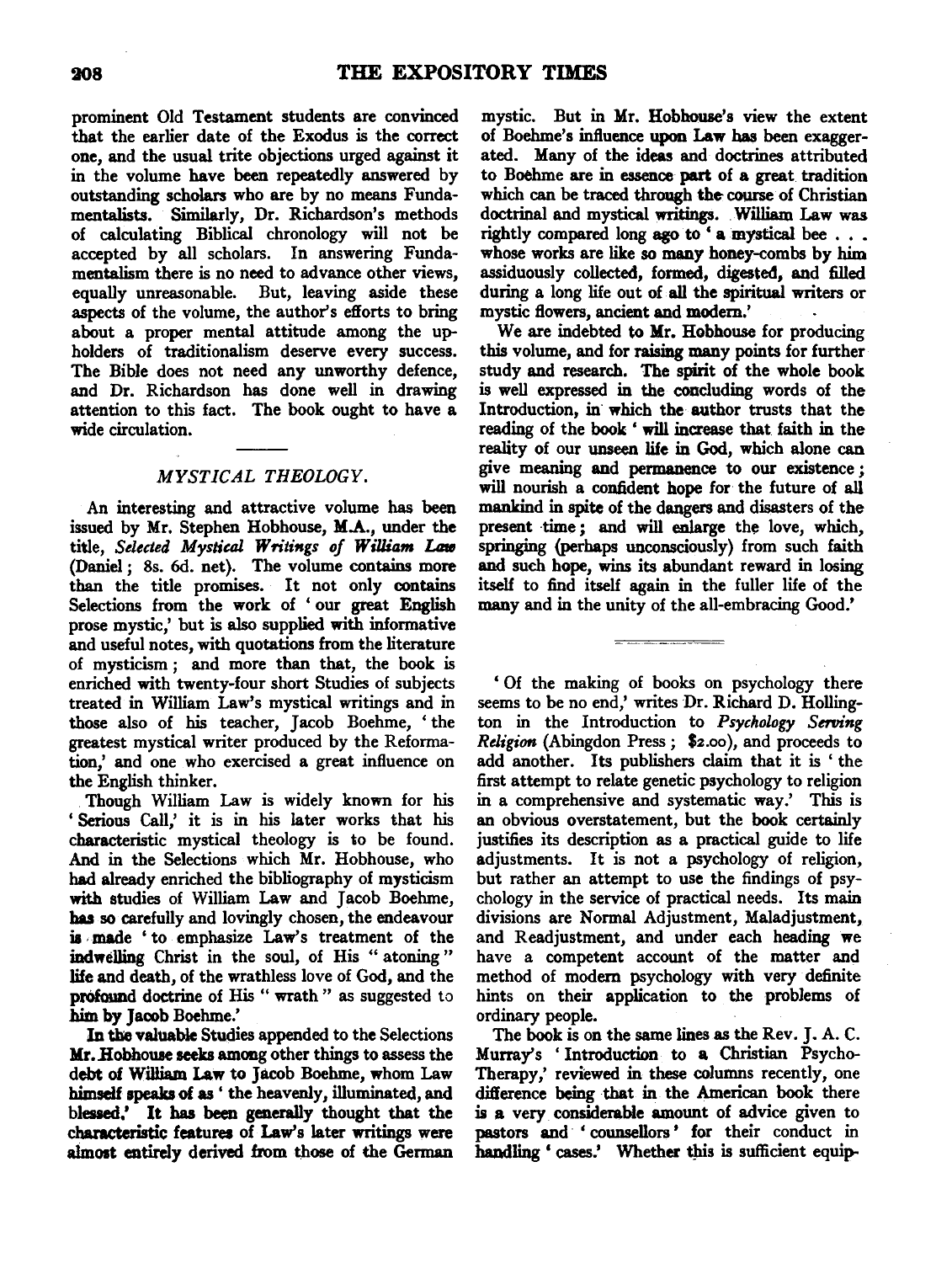ment for such delicate and critical work is another matter. But the book before us certainly contains a great deal of knowledge and a great deal of common sense which are put at the disposal of those who are in the position of guides and helpers of others. It is a sound book, based on good authorities, and full of useful counsel.

In an attempt to do something for those whose knowledge of Church History is a blank from the Acts of the Apostles to the Reformation, Caroline M. Duncan-Jones has issued *An Outline of Church History from the Acts of the Apostles to the Reformation* (Allen & Unwin; 4s. 6d. net). She has acted merely as editress. The little book consists of twelve chapters, each by a distinguished scholar. Dr. Paul Levertoff writes on ' The Infant Church ' ; Cyril Bailey on ' The Background of Early Christianity'; F. N. Davey on' The Early Church and Messianic Teaching' ; C. H. Dodd on ' St. Paul and the Gentile Churches' ; Dr. A. E. J. Rawlinson on' Empire and Church'; Dr. N. Micklem on' The Persecutions' and on 'Constantine'; Canon Raven on 'Church Growth and Leadership' and on' Church Councils'; E. F. Jacob on' St. Augustine' and on' The Church and the Goths'; E. G. Selwyn on 'East and West.' Every chapter is well done and will repay reading. Yet the book, though unexceptionable in every part, can scarcely be considered satisfactory for the professed object. From St. Augustine to the Reformation measures a thousand years and more ; we have only two chapters on that vast period. The type of reader in view will be puzzled to know why a Reformation was necessary.

*The Rise and Growth of the Congress in India,* by C. F. Andrews and Girija Mukerji (Allen & Unwin; 7s. 6d. net), is a handy volume, outlining the march of events in India from 1833 to 1920 ; all set down, somewhat dogmatically at times, as seen from the standpoint of the authors.

And if there are those who, if asked to name a really Christlike man, would at once write C. F. Andrews, there are others to whom he seems an irritating person, with a mind almost as opinionative and unfair as is that of his friend Gandhi.

No doubt both sides will see the man they think he is in this new book.

In any case, it is a handy volume, born out of an immense knowledge and a heartfelt love of India.

the Christian attitude to war, the one from the pacifist side, the other from the non-pacifist. The former is *A Catholic Looks at War,* by Natalie Victor (James Clarke; 2s. 6d. net). It is a very able statement of the pacifist case, passionately earnest and quite uncompromising so far as war is concerned. There is nothing particularly novel in her ideas except the fact that the writer is a Catholic (of the Anglican persuasion). This is her special contribution. To a Catholic all the world is sacramental, all things and all people. Also, his life is centred on the Altar and on the perpetual sacrifice. And, finally, he above all knows what real penitence implies in a social reference. All these Catholic facts make it sheerly impossible for a Catholic to take part in killing his fellow-men. Whatever we may think of this particular point, the book itself is one that challenges the Christian to think out the implications of his faith.

The other book, *Christian Non-Pacifism*: *A Study of the Mind* of *Christ Concerning War* (Blackwood; 3s. 6d. net), is a rarity. The pacifists have produced a large literature, but the other side has written very little. The present book, from the pen of the Rev. John Muir, B.D., Hon.C.F., a minister of the Church of Scotland, is therefore all the more interesting. It is an exceedingly able work-fair, competent, and thorough. He takes up the pacifist arguments one by one and gives his reasoned answer to them. Was it, for example, a sin for the Abyssinians to resist the Italian invasion by force? Was it a sin for the Dutch to resist Philip of Spain ? These are pointed questions, but they are not the substance of Mr. Muir's book. He frankly examines the teaching and example of our Lord, and finds his real ground in these.

We have had pleasure in receiving a copy of the second edition of Claude Houghton's *The Kingdoms of the Spirit* (Daniel; 5s. net), a work by a versatile author who is perhaps best known for his Plays, and the first edition of which (published some fourteen years ago) we commended for its high literary quality and its deep and sensitive spirituality. The ' Kingdoms ' in which it moves are those of Self, Belief, Vision, Law, Imagination, The Miraculous, The Invisible, and Love.

*The Last Word in Prophecy,* by Mr. C. E. Douglas (Faith Press; 18s. net}, is a laborious and remarkable book. It is declared in the sub-title to be ' a study of the revelation of St. John the Divine,' but it is very much more than that. The writer has made a painstaking study of apocalyptic literature

14

Two books have appeared simultaneously on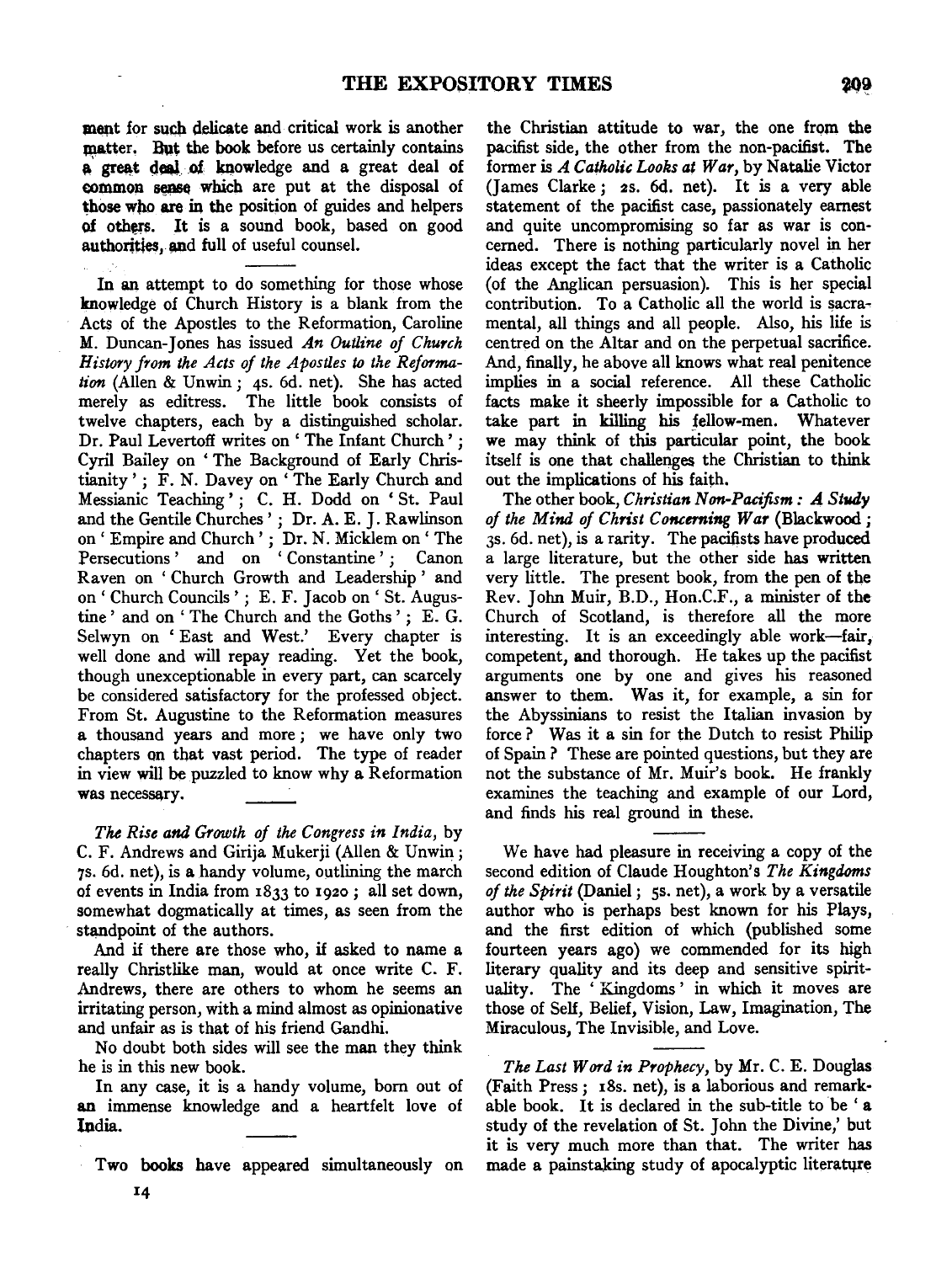and prophetic symbolism. He has dipped deeply into astrology and the religio-scientific concepts of the ancient world, and he brings an enormous mass of curious and interesting lore to bear upon the elucidation of the visions and symbols of the Apocalypse. One of the chief merits of his work is that he shows how the leading apocalyptic ideas run through the whole of prophecy and have affinities with corresponding ideas in the religion of Babylon. The book runs to over six hundred closely printed pages, and it is not to be thought that in so huge a mass of material all the judgments expressed and the theories advanced should meet with acceptance, but no serious and critical student of the Apocalypse can afford to neglect this book. Of the religious value of the Apocalypse the writer has the highest estimate. ' Whatever the date and whatever the immediate objective of *Revelation,*  it is certainly the most wonderful book ever written, and the place which it holds in Christian devotion is thoroughly justified. Except in the actual words of our Saviour, nowhere else is there such a message of hope-nowhere such an assurance of faithnowhere such a message of calm confidence in That which lies behind. It is the Voice of Time echoing the Eternal Gospel, the Vision of the New Creation thrusting through the Old, the Watchman's cry at the rising of the bright, the Morning Star.'

When Lord Gifford in 1887 bequeathed money for the endowment of the now famous Gifford Lectures in the four Scottish Universities he defined his purpose as being ' the promoting, advancing, teaching, and diffusing of the study of natural theology, without reference to or reliance upon any supposed special exceptional or so-called miraculous revelation.' This purpose has been very variously interpreted, and by none more surprisingly than by Karl Barth in his lectures delivered in Aberdeen University in 1937-1938 on *The Knowledge of God and the Seroice of God* (Hodder & Stoughton; 12s. 6d. net). When Professor Pfleiderer, one of the first Gifford lecturers in Edinburgh, delivered a serious attack on the Christian faith, it was declared to be an intolerable situation that in the Christian Universities of Scotland there should be a lectureship under which it was competent to attack the Christian Faith, but not to defend it, and a formidable reply to Pfleiderer was made in lectures by Principal Rainy, Professors Marcus Dods, Charteris, and Orr.

Karl Barth had gone to the opposite extreme. He is the last man in the world to ' advance, teach, and diffuse ' natural religion, for he has no belief in its possibility. He justifies his Gifford Lectures by the curious argument that the so-called natural religion exists only as a negation of revealed religion, and may therefore be stimulated to new activity when brought face to face with a challenging exposition of its opposite. Accordingly he chose for the subject of his Lectures the Scottish Confession of 156o. In expounding it he gives a powerful and illuminating presentation of the Reformed Faith. The older generation in Scotland, brought up on the Shorter Catechism, may find here little that is positively new, but in sharp contrast to the general trend of modem thought it contains much that is wholesome and invigorating. It will hardly be denied that the Church of to-day could do with a little more iron in its blood, and perhaps also an infusion of what Dr. Marcus Dods was wont to call ' bone-producing Calvinism,' and these Lectures are well fitted to supply it.

A useful Introduction to Christian Ethics comes from the pen of the Rev. T. C. Hammond, M.A., Principal of Moore Theological College, Sydney. It is entitled *Perfect Freedom* (a title which is a warning against a legalistic conception of Christian conduct), and is published at the moderate price of 5s. by the Inter-Varsity Fellowship of Evangelical Unions, London. Appended to the book is a series of Questions designed in particular for use in study circles.

The introductory chapters deal with the history of Natural Ethics and with the psychological and philosophical problems involved. Then comes the more specifically Christian treatment of the subject under discussion. The distinctive claims of Christian Ethics are considered, and the moral life is expounded from the Christian standpoint in its personal and social manifestations.

Throughout the work the authority of the Bible is stoutly affirmed and the evangelical note clearly sounded. There is also evidence throughout of careful study and close thinking. But a more arresting arrangement of the material would be desirable, and a crisper and more arresting literary style. None the less the book is well worthy the attention of the Christian preacher or teacher. In these days it is particularly important that the Christian moral message should be commended with force and intelligence.

It is refreshing to find a Professor in Yale Divinity School, or any Professor, kicking up his heels as it were in a serious work. The book is *The Acts of the Apostles in Present-Day Preaching* (John M'Callum ;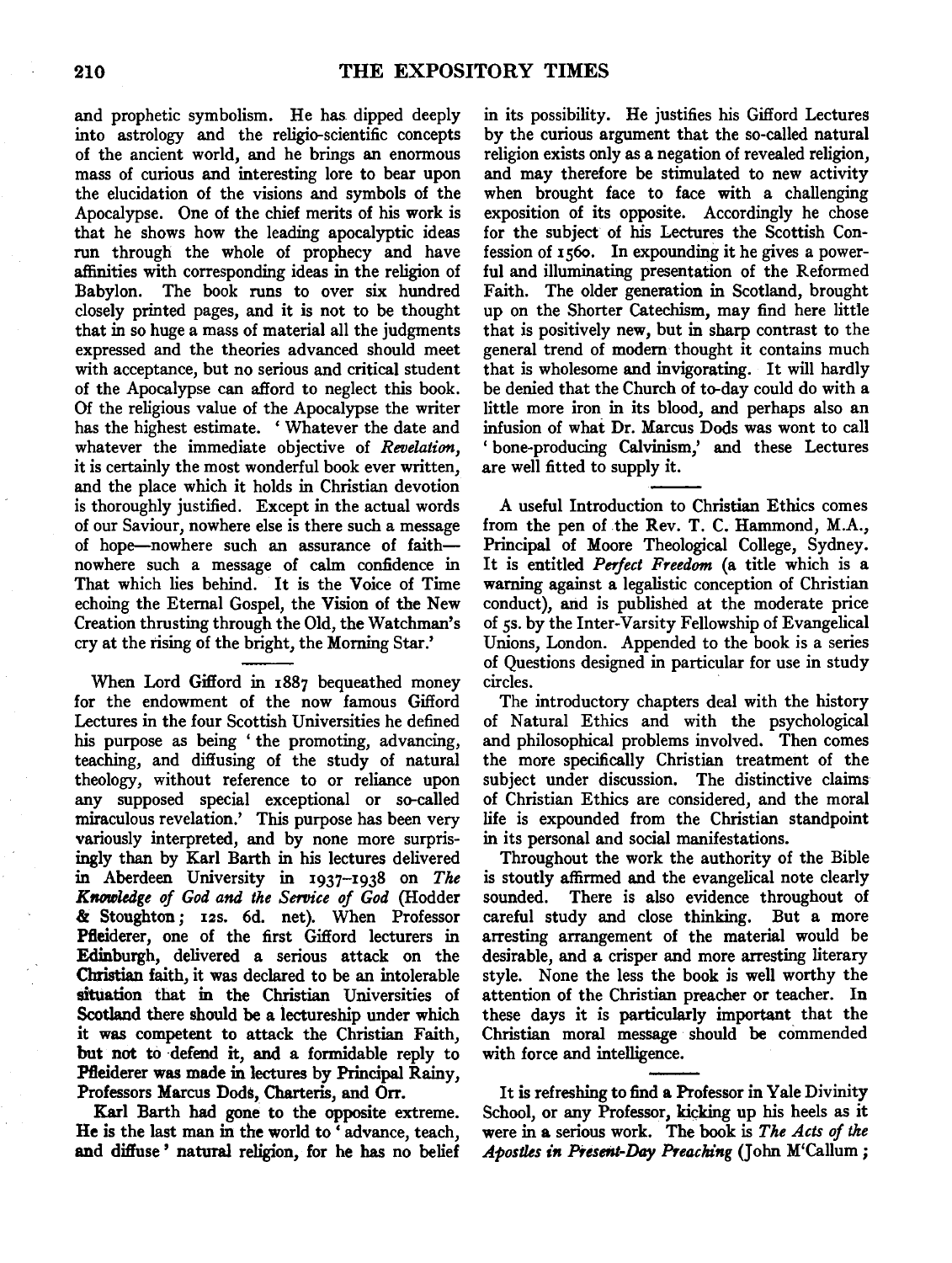-6s. net), and the Professor is Dr. Halford E. Luccock. The publishers really anticipate our frivolous remark on the jacket of the book when they say that 'Dr. Luccock uses the Book of Acts as a springboard from which he leaps across nineteen hundred years into the midst of our own confused and complex world.' But the book is a most interesting and suggestive one. The writer goes over Acts page by page, selects striking phrases and gives his exposition even more striking headings. For the text, 'By Many Proofs,' the heading is ' Bulletins All Day.' For 'The Upper Chamber' the heading is ' Above the Street Level.' ' Up in the Attic,' 'Multiply by Ten,' 'The Art of Standing Up' are others. What is set down under these heads is good and helpful. And we would suggest to hard-pressed ministers that they might get many an excellent suggestion for a children's sermon out of this book, and for other sermons as well.

*Christ and the Created,* by Mr. Samuel Gorman (Marshall, Morgan & Scott; 2s. 6d. net), is an exposition of' Christ's creed concerning the creature known as man.' It deals in a simple and Biblical way with the Christian doctrine of man in his sinfulness, his regeneration and his new life in Christ. While there is nothing very fresh or arresting in its pages it contains much that is sound and Scriptural, expressed with simplicity and persuasiveness.

The Oxford Clarendon Press has done a great service to religious education by their issue first of all of the Clarendon Bible, and then of the School Clarendon Bible. The previous volumes of this latter series have already proved themselves in use. There are no better books for the middle school in existence, we should say. And now St. Mark and St. Luke have been followed by *The Gospel according to Saint Matthew in the R.V.* (Milford; 2s. 6d. net). This is in the capable hands of Miss B. K. Rattey, S.Th. No one who has read Miss Rattey's book on the making of the Gospels will be surprised to find that her new work is as competent, as well-informed, and as clearly and simply written. The Introduction contains all we need to know of the structure of the Gospels and of St. Matthew in particular, the last of the completed documents. The order of composition, Miss Rattey thinks, is as follows : Q, Proto-Luke, Mark, Luke (A.D. 75), and last of all Matthew (A.D. 75-85). It should be added that the notes are clear and helpful, and that the volume is enriched by some beautiful and illuminating photographs and a good map.

Students of modem eschatology will be interested in Dr. Charles G. Trumbull's *Prophecy's Light on To-day* (Oliphants; 3s. 6d. net). The author is a Fundamentalist well known in America through the ' Sunday School Times,' and his work may fairly be regarded as characteristic of his school. It is a statement of belief in the speedy return of our Lord, and presents all the characteristics which we have learnt to associate with such statements. We have the doctrine of the verbal infallibility of Scripture, the narrowing down of prophecy to specific prediction, instead of its expansion into an expression of eternal and universal truth as revealed by God to man. All the evils which are to usher in the Second Coming are rampant in the world to an unprecedented degree-a position with which many readers will sympathize, even if they question its historical accuracy. Frequent appeal is made to other writers, friendly and hostile, and the daily press is often cited as evidence of fact. Dr. Trumbull, however, even when he is attacking Modernism and Higher Criticism (which last he does not in the least understand), never descends to mere abuse, and always makes his reader feel that these things cause him more pain than anger. It must be freely recognized that his attitude and his convictions are based on a very deep and real love of his Lord, and an enthusiasm for the Kingdom, and even those who cannot accept his views will admit that this is one of the best of recent books on the subject, and that the Fundamentalist-Adventist position may never be better stated than it is here.

We have had a number of good books in the 'Needs of To-day' series, but none better than, perhaps none so good as, the latest, with the curious title: *Can Human Nature be Improved 1,* by the Rev. F. E. England, Ph.D., M.A., B.D. (Rich & Cowan; 3s. 6d. net). We did not expect much from such a title, and we were agreeably surprised by the range, interest, and ability everywhere apparent in the book. It is really a popular treatment of the deliverances of modem psychology in its application to human beings and their needs. Indeed, it is not psychology only that is drawn upon but up-to-date physiology, sociology and, if not theology, at least vital religion. It is a rich book, full of interesting and important facts and discussions. It is interesting and important, for example, that two present-day writers, both competent, are very doubtful about sterilization and especially sceptical of its utility, in view of ascertained facts.

Dr. England discusses human nature, physical,